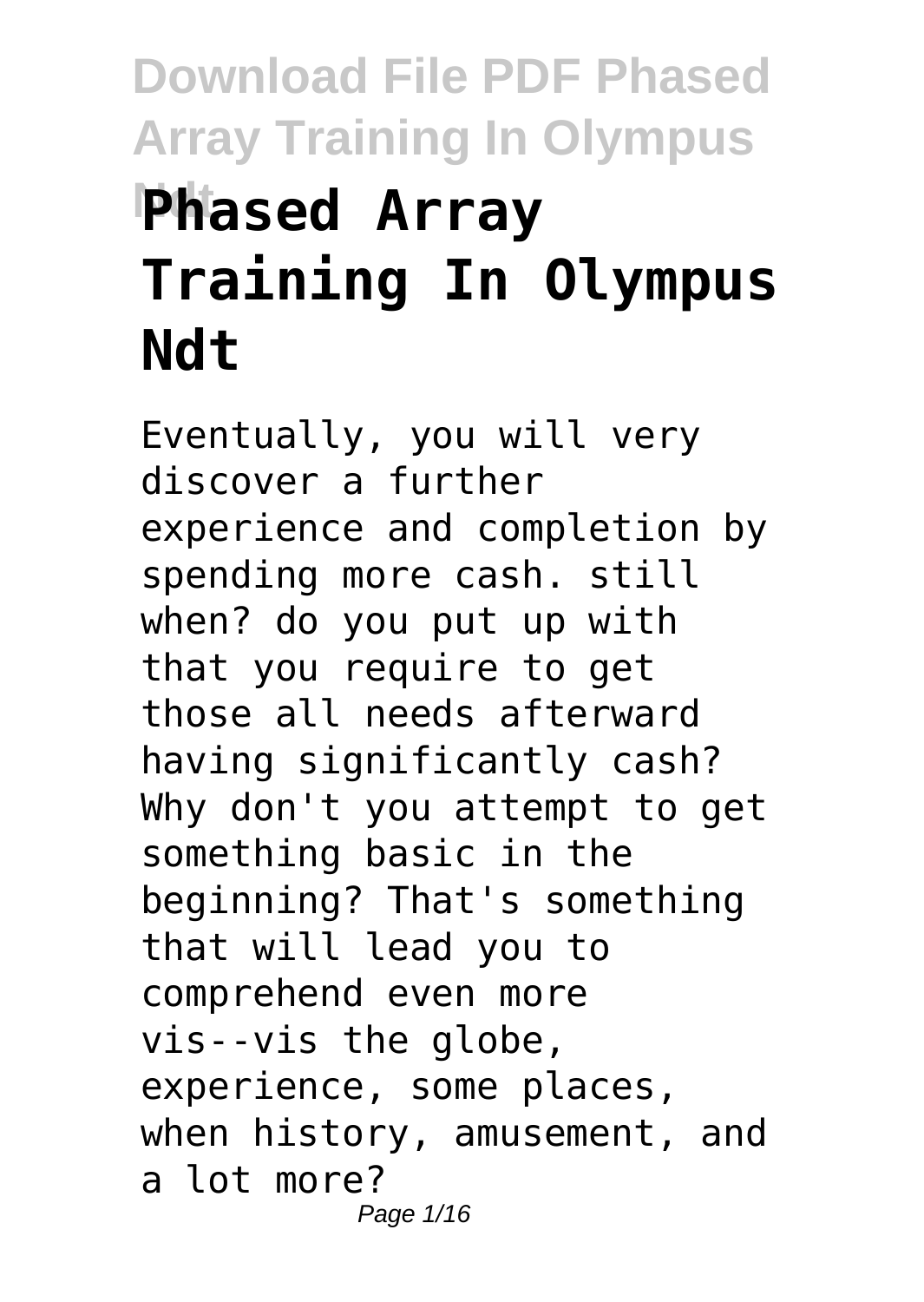It is your enormously own time to play a role reviewing habit. in the middle of guides you could enjoy now is **phased array training in olympus ndt** below.

PAUT OmniScan MX2 Training Program Part 1*OmniScan MX2 Training Program Part 4* HydroFORM Setup, Configuration \u0026 Acquisition Phased Array Omni MX2 Learn to Create File Part-1 *Basics of Focusing with Phased Array* Automated Detection Technology from VeriPhase Streamlines Olympus Phased Page 2/16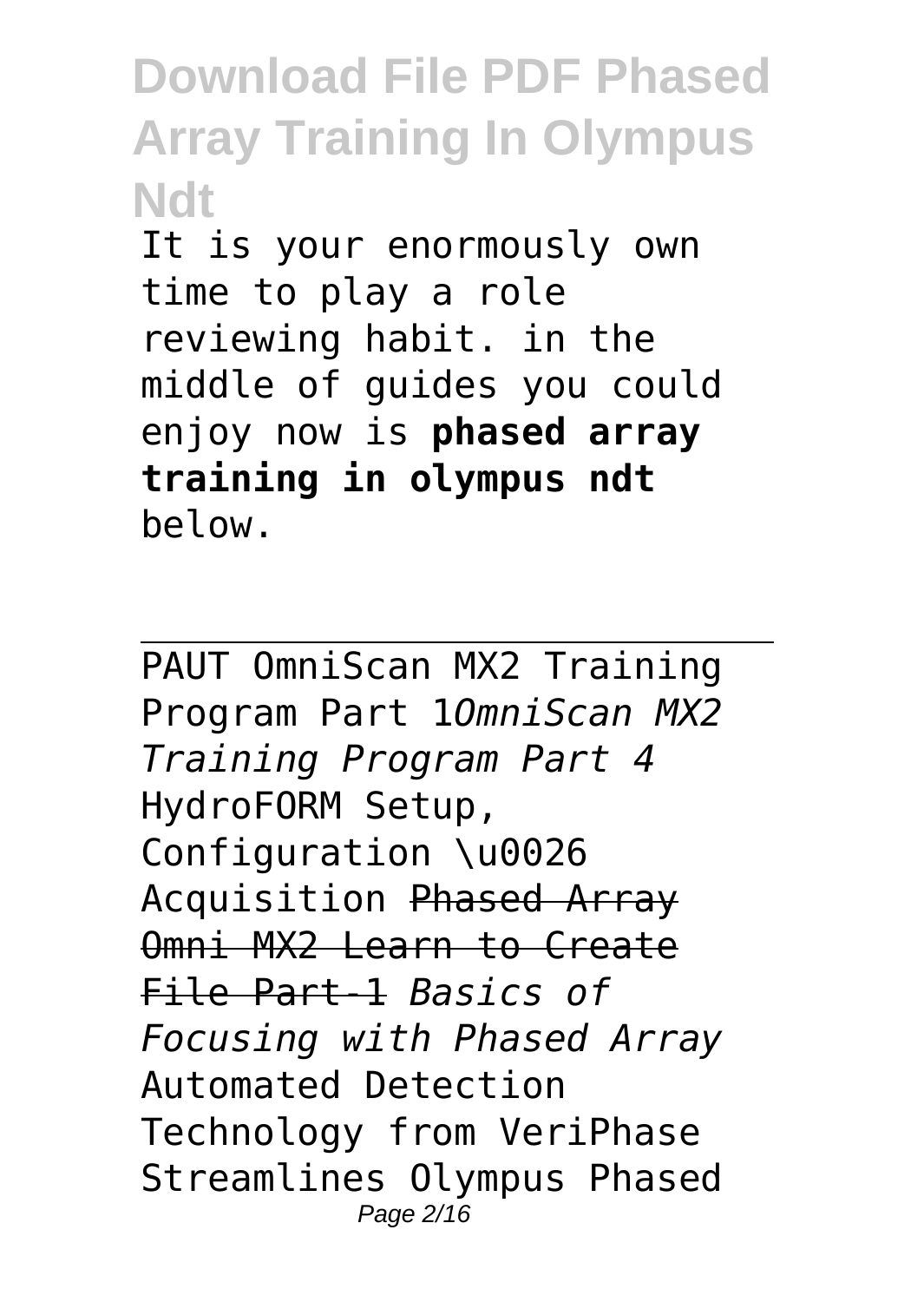**Array Data Analysis Phased** *Array Weld Inspection* HydroFORM Phased Array Corrosion System Working Principle of Phased Array Ultrasonic Testing Phased Array Calibration OmniScan SX<del>O\u0026A:</del> Preferred phased array technique, shear wave tip diffraction or amplitude drop sizing? Phased Array TCG Calibration Olympus 150-400mm Pro Review (vs Canon 800mm) + Bird Detection AF Review Manual Phased Array Ultrasonics (PAUT) - UT Quality Encoder Calibration for encoded Ultrasonic Testing PipeWIZARD - AUT Inspection of CRA-Clad Pipeline Girth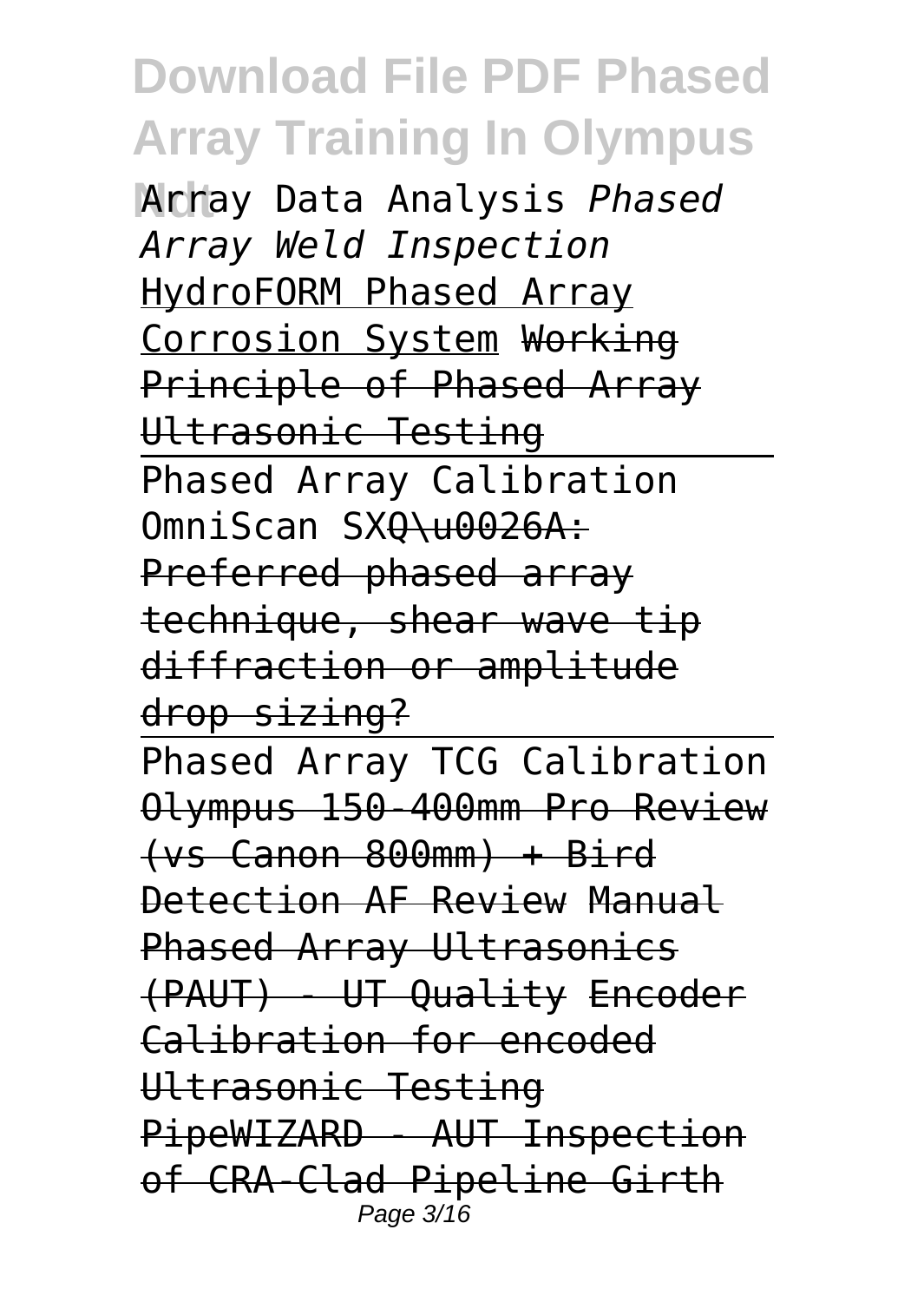**Welds Olympus NDT Phased Array TCG Omni MX2**

OmniScan SX for Multi-Technology Weld Inspection Inspecting for Corrosion Using the OmniScan® SX Flaw Detector **PAUT(Phased Array UT) TCG 1st point calibration**

Sample procedure for Dead Element Check on PAUT probes Phased Array Calibration Tech Corner: OmniScan X3 Advancements in Phased Array Scan Planning *Introduction to Phased Array Ultrasonic Inspection - Basics* PipeWIZARD Phased Array System - Why use AUT? Introduction to Phased Array Inspection Using the OmniScan MX2 - Ph<sub>n</sub> 1 Page 4/16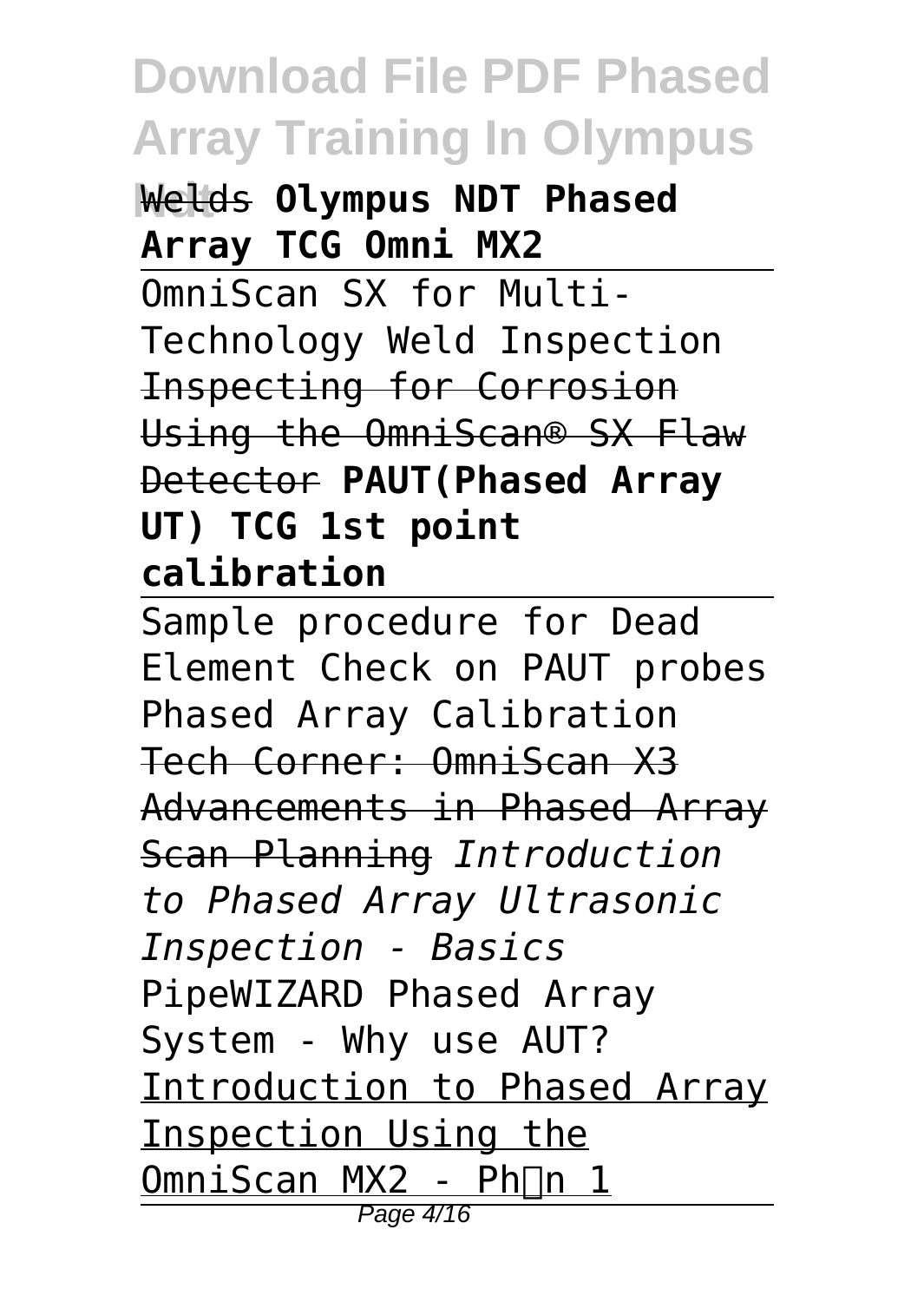**Phased Array Flaw Sizing** Using the OmniScan MX2 *OmniScan® X3 Phased Array Flaw Detector Overview Phased Array Training In Olympus*

Ultrasonic phased array testing is a powerful NDT technology and one whose use is growing rapidly, however it can seem complex to a person who has not worked with it. This self-guided tutorial is a basic introduction to ultrasonic phased array testing, both for newcomers and for more experienced users who want a review of basic principles.

*Olympus Phased Array Tutorial, Learn About* Page 5/16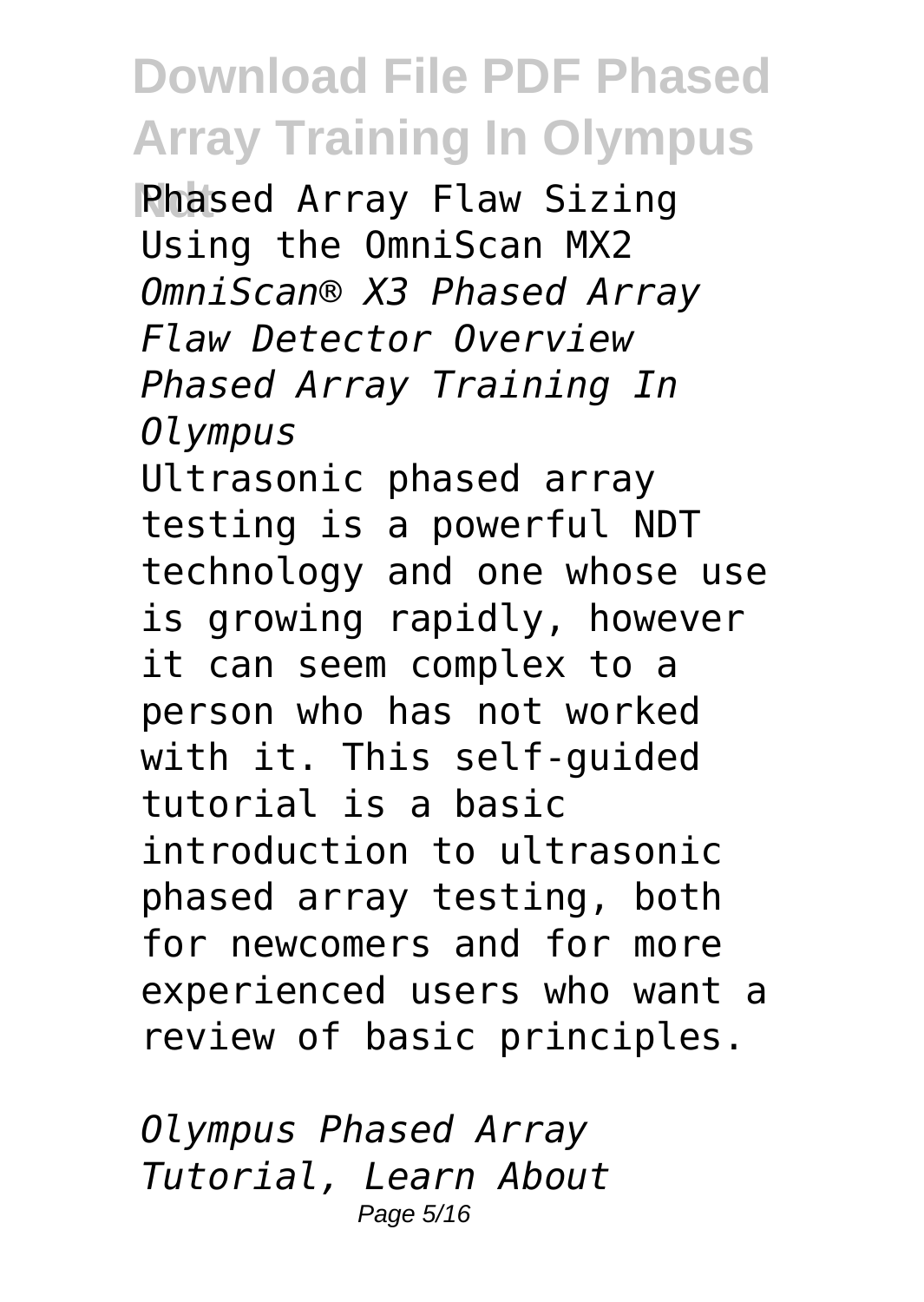**Ndt** *Ultrasonic ...* Your Contact Information . From basic to advanced phased array techniques, these trainings will show you how to set up and use your OmniScan X3 flaw detector. To get started, fill

*X3 Training | Olympus IMS* Our phased array (PA) instruments produce accurate, detailed crosssectional pictures of internal structures at fast inspection speeds. Phased array technology uses multiple ultrasonic elements and electronic time delays to create beams that can be steered, scanned, swept, and Page 6/16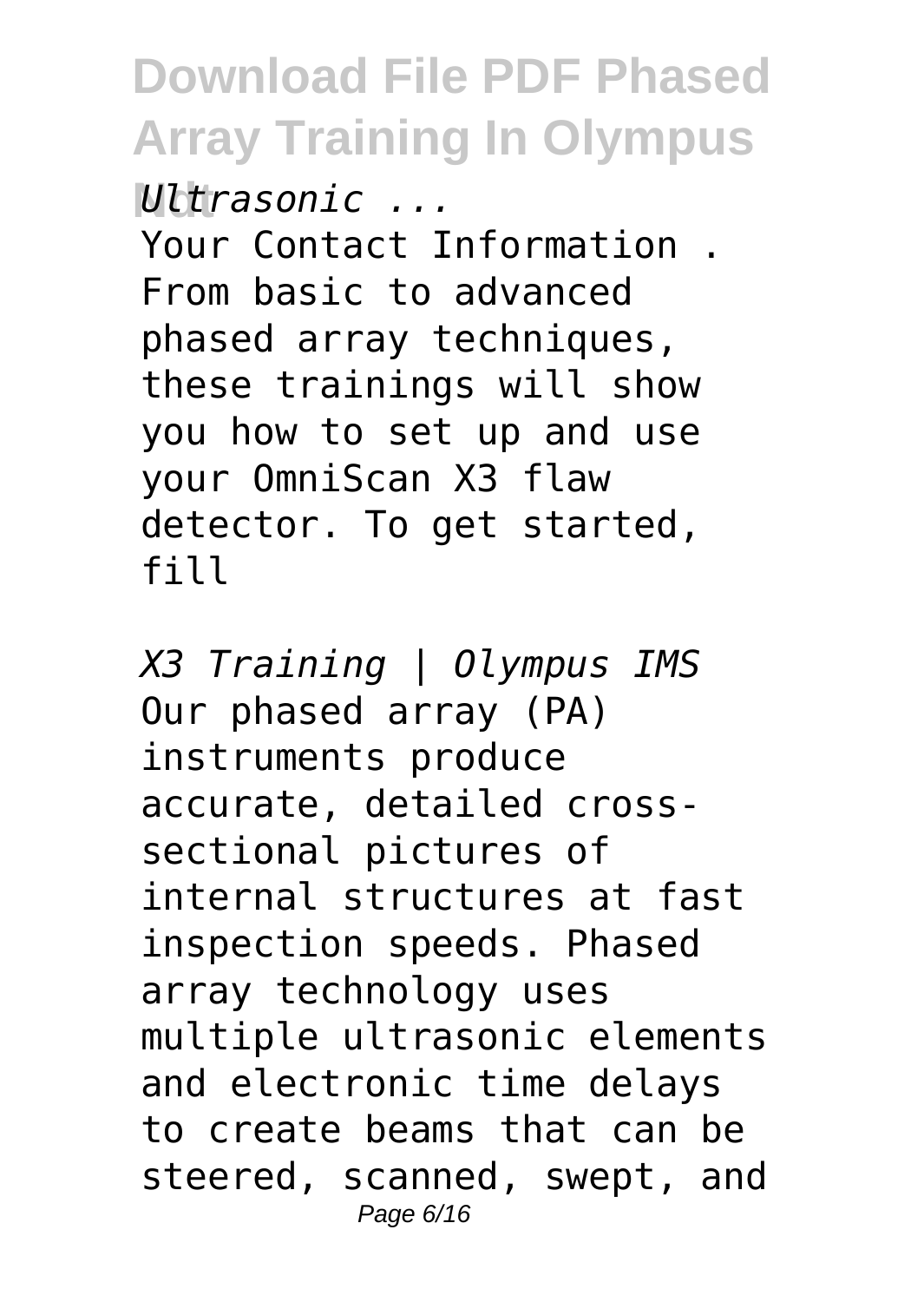**Hodused electronically for** fast inspection, full data storage, and multiple angle inspections.

*Phased Array, Olympus Phased Array Instruments - NDT* The Olympus NDT phased array training courses have be en very successful, with over 200 (public) courses per year. 2. These courses have evolved from a two-day overview to two week (or more), some with certifications. 3. Ideally, Olympus NDT would like to see all courses using the same certification, but this is unlikely to happen in the near future. 4.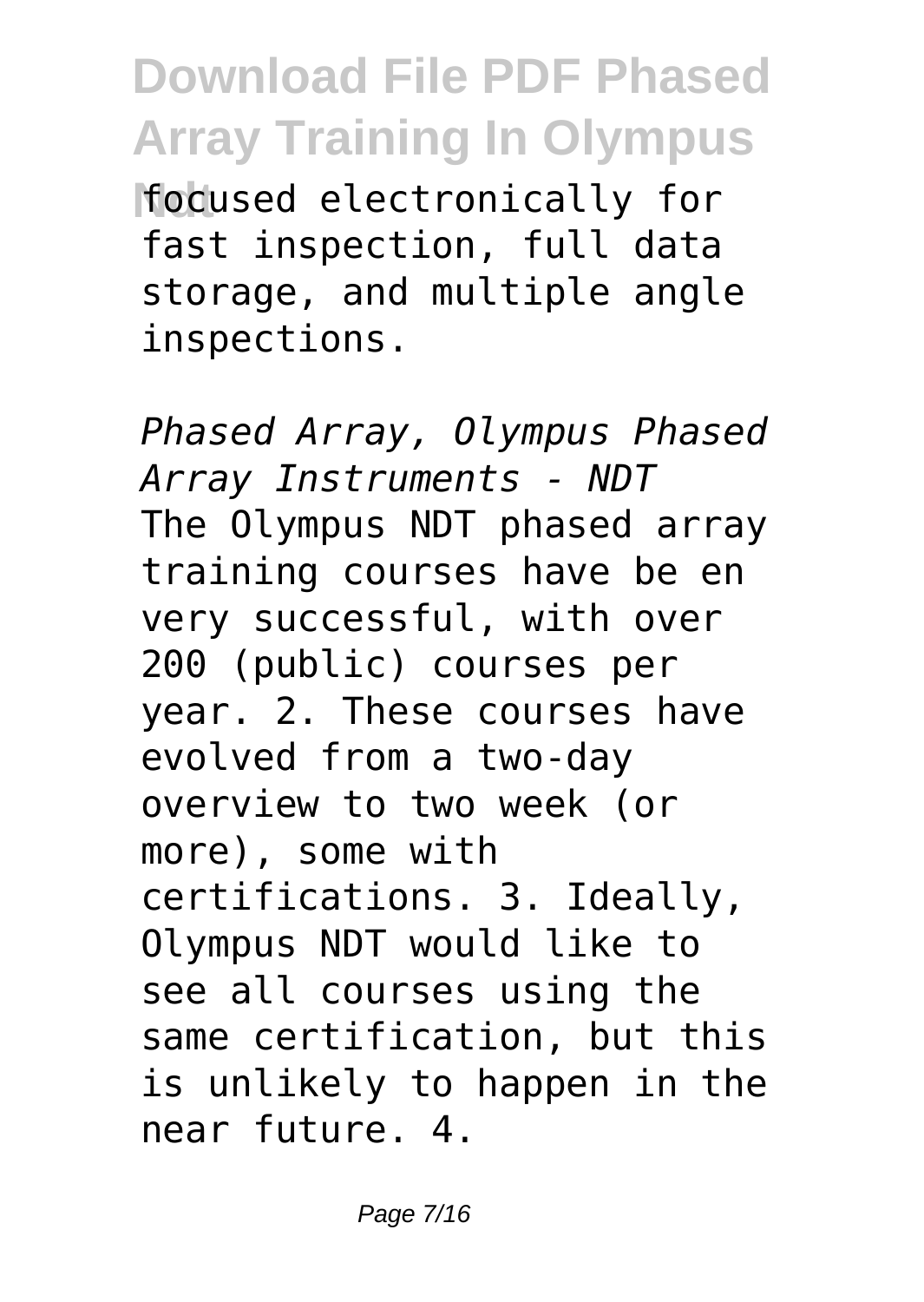**Ndt** *Phased Array Training in Olympus NDT* Olympus, a leading manufacturer of nondestructive testing (NDT) inspection equipment, is delivering new OmniScan X3 phased array flaw detectors with FMC/TFM to the University of Ultrasonics to support their advanced training courses.

*Olympus Supports FMC/TFM Training with OmniScan™ X3 Flaw ...* Phased Array Ultrasonic (PAUT) Training The University of Ultrasonics proudly trains on Olympus OmniScan MX2's with up to date software and all modern Page 8/16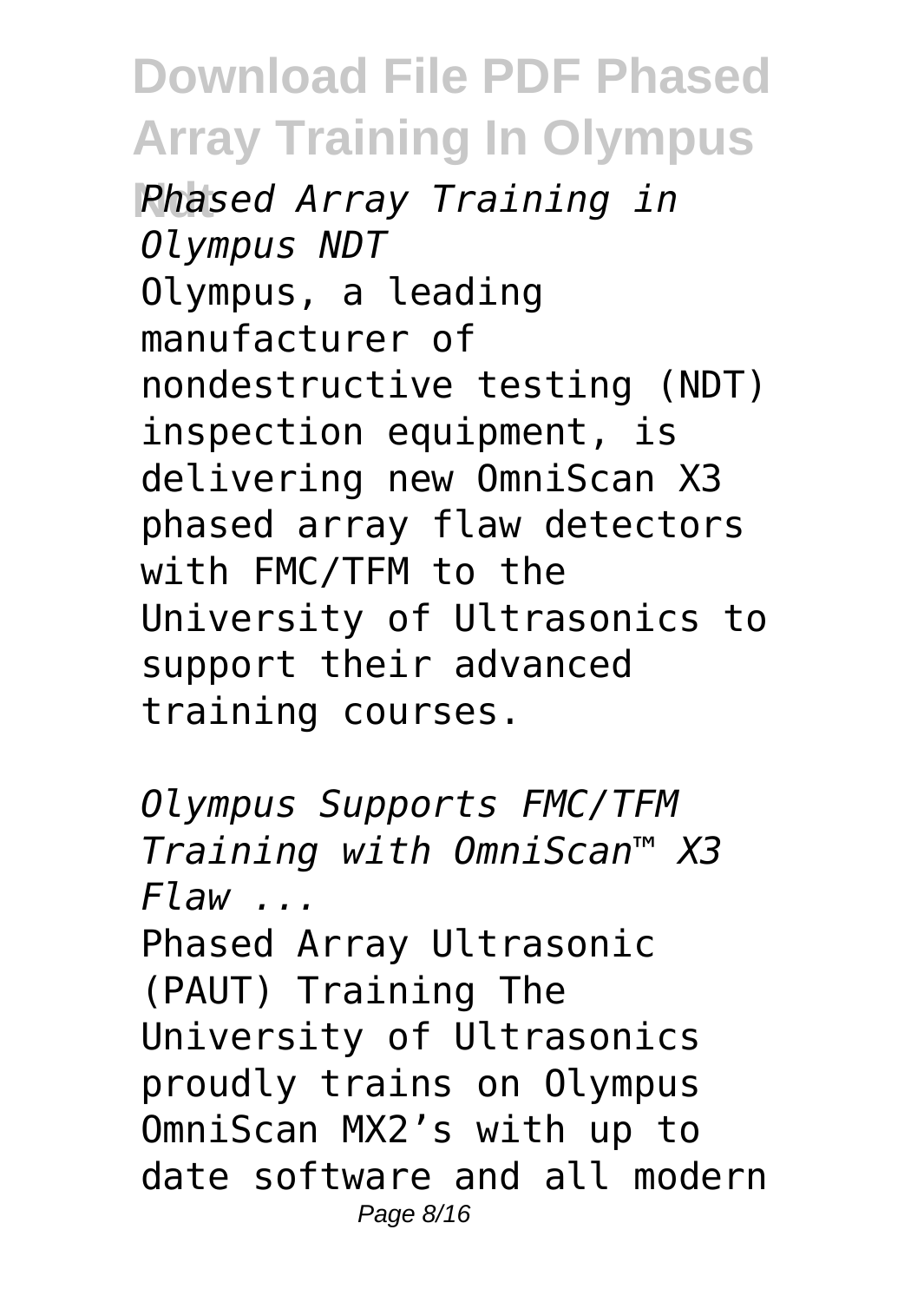**Requipment.** Other systems can be supported for training but will not be provided by the UofUT.

*Phased Array Training In Olympus Ndt* As with other categories of ultrasonic test equipment, phased array systems are available in a variety of models with increasing complexity and capability. Instruments range from

*Types of Equipment Currently Available | Olympus IMS* Phased Array 80-Hour Level II. 80-Hour Course. ASNT and ISO Standards topical outlines are the basis for our online Level II Phased-Page 9/16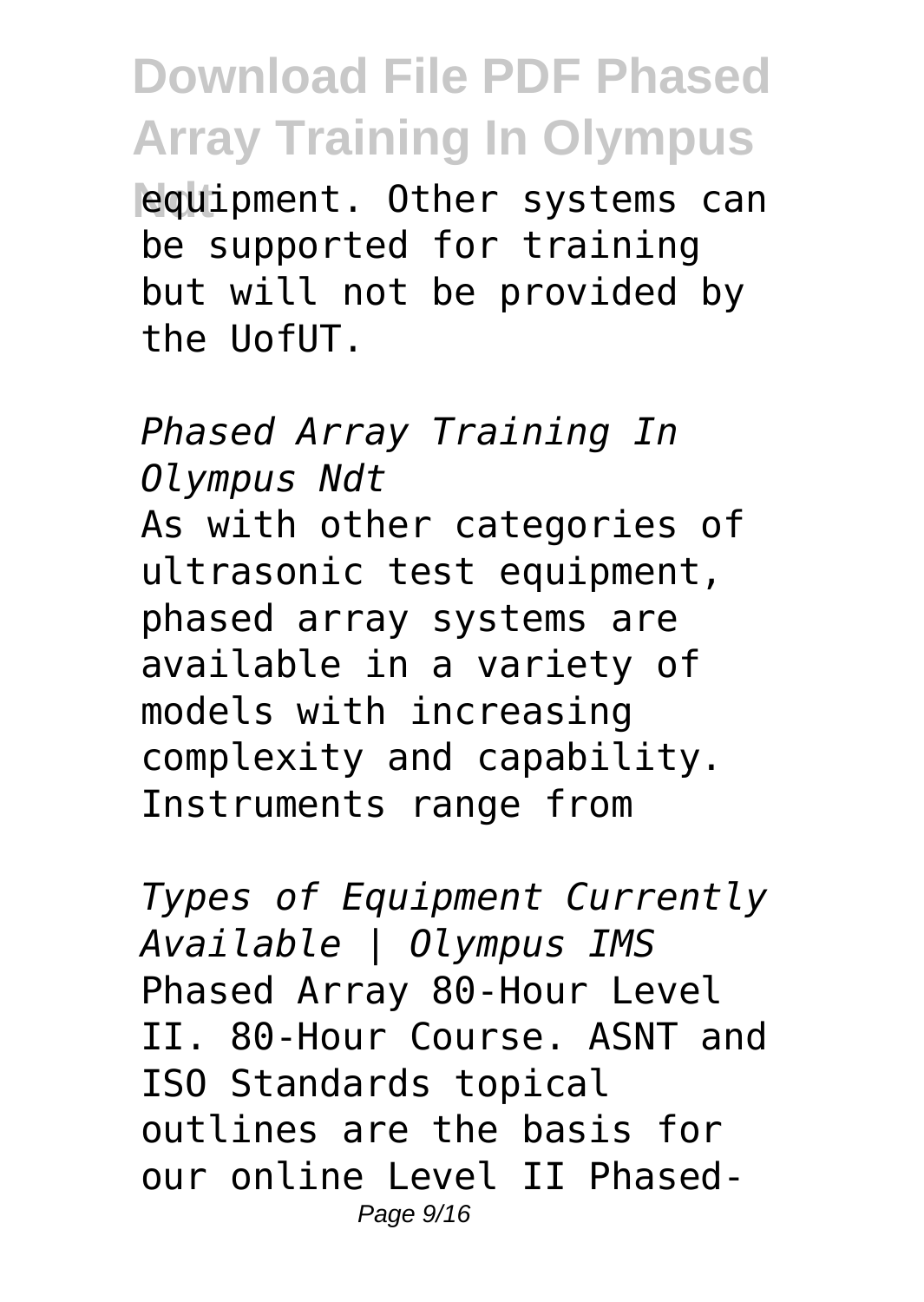**Array Level II training** course. A system of timers ensures that the students spend at least 80 hours training. The students have 60 days to complete the training. Course Price: \$1295.00

*Phased Array Testing — NDT Classroom* Phased Array UT training includes the use of ONDT "Cobra Scanner" on pipe welds to prepare the trainee for the field. Training is provided for Level I, II, and III personnel per SNT-TC-1A, CP-189 and NAS410.

*Olympus Training Partners | Olympus IMS* Page 10/16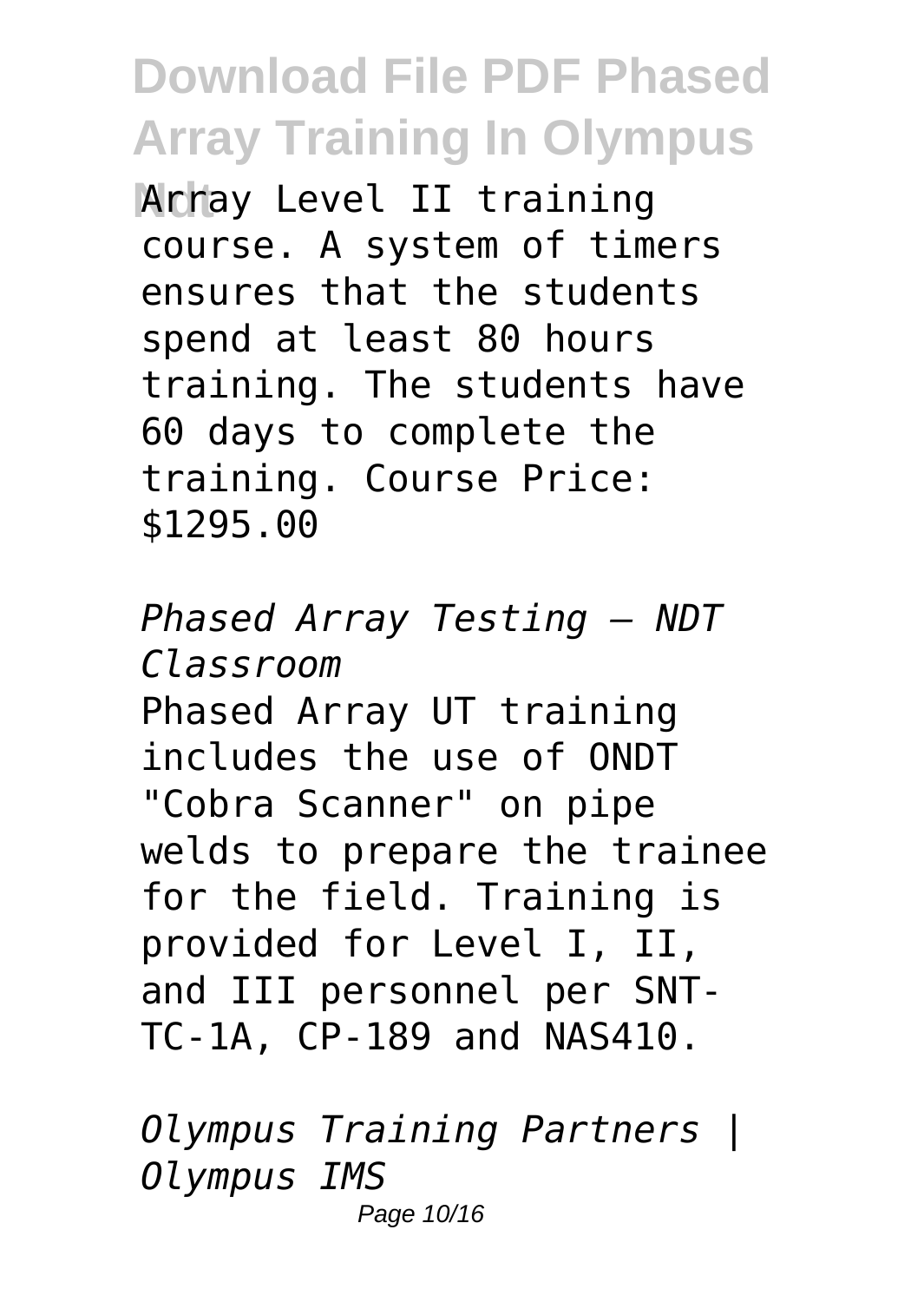**Ndt** Let us know what you're looking for by filling out the form below. Contact Us; Training Academy Request Form. Contact Us About Training Options

*About the Training Academy | Olympus IMS* Phased Array Ultrasonic (PAUT) Training. The University of Ultrasonics proudly trains on Olympus OmniScan MX2's with up to date software and all modern equipment. Other systems can be supported for training but will not be provided by the UofUT.

*Phased Array Ultrasonic (PAUT) Training ::* Page 11/16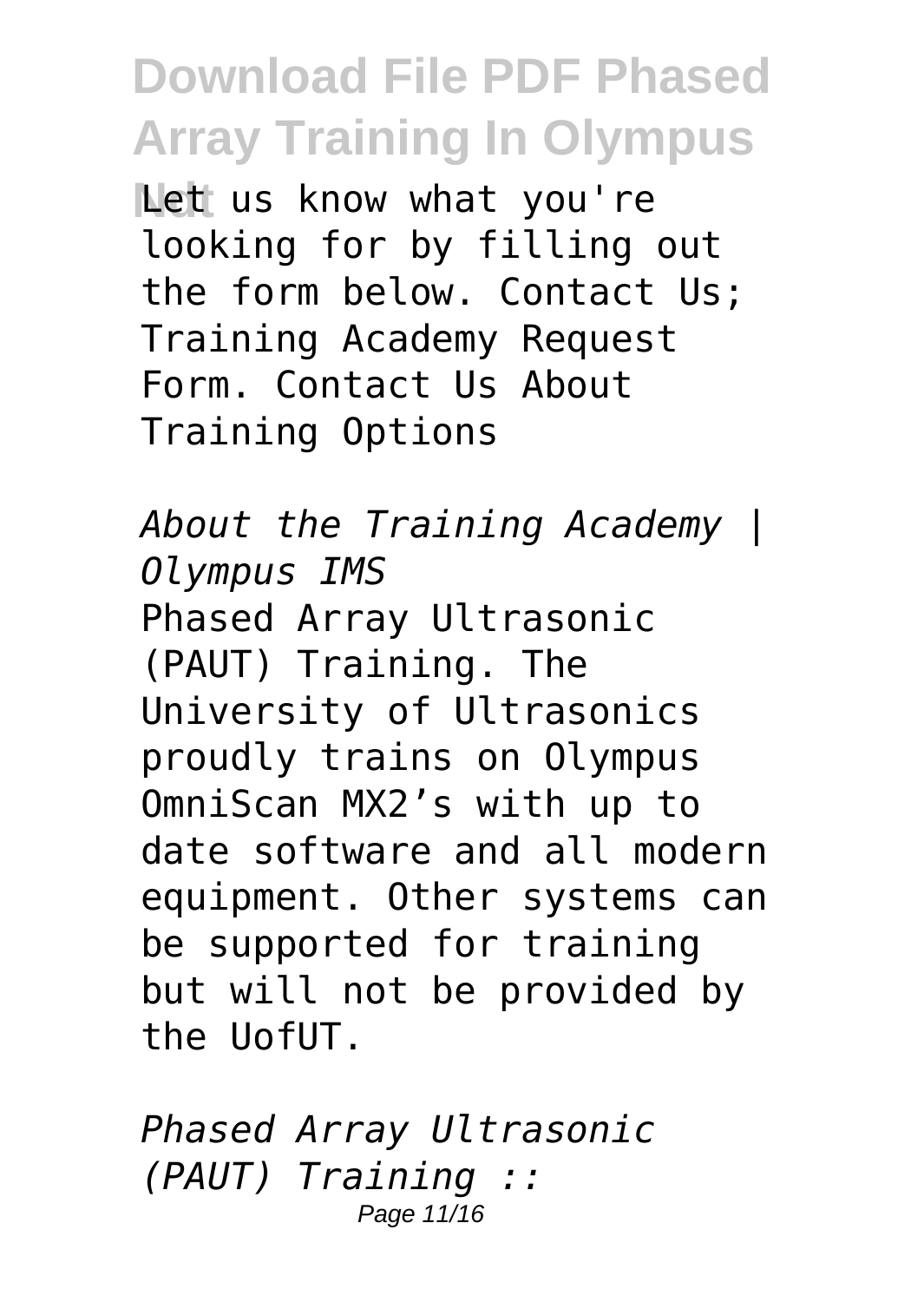**Ndt** *University of ...* Phased Array is an Advanced Level of Ultrasonic Testing; candidates must hold a current valid PCN Level 2 and 3 Certification in Ultrasonic Testing to be eligible for PCN Level 2 and 3 Phased Array examinations. The PA Level 2 examination includes a specific paper, and a practical exam.

*Ultrasonic phased array training courses | NDT Level 2* Phased Array and TOFD training. Global School of NDT is a member of the Olympus NDT Training Accademy and is offering Phased Array, TOFD, Advanced Page 12/16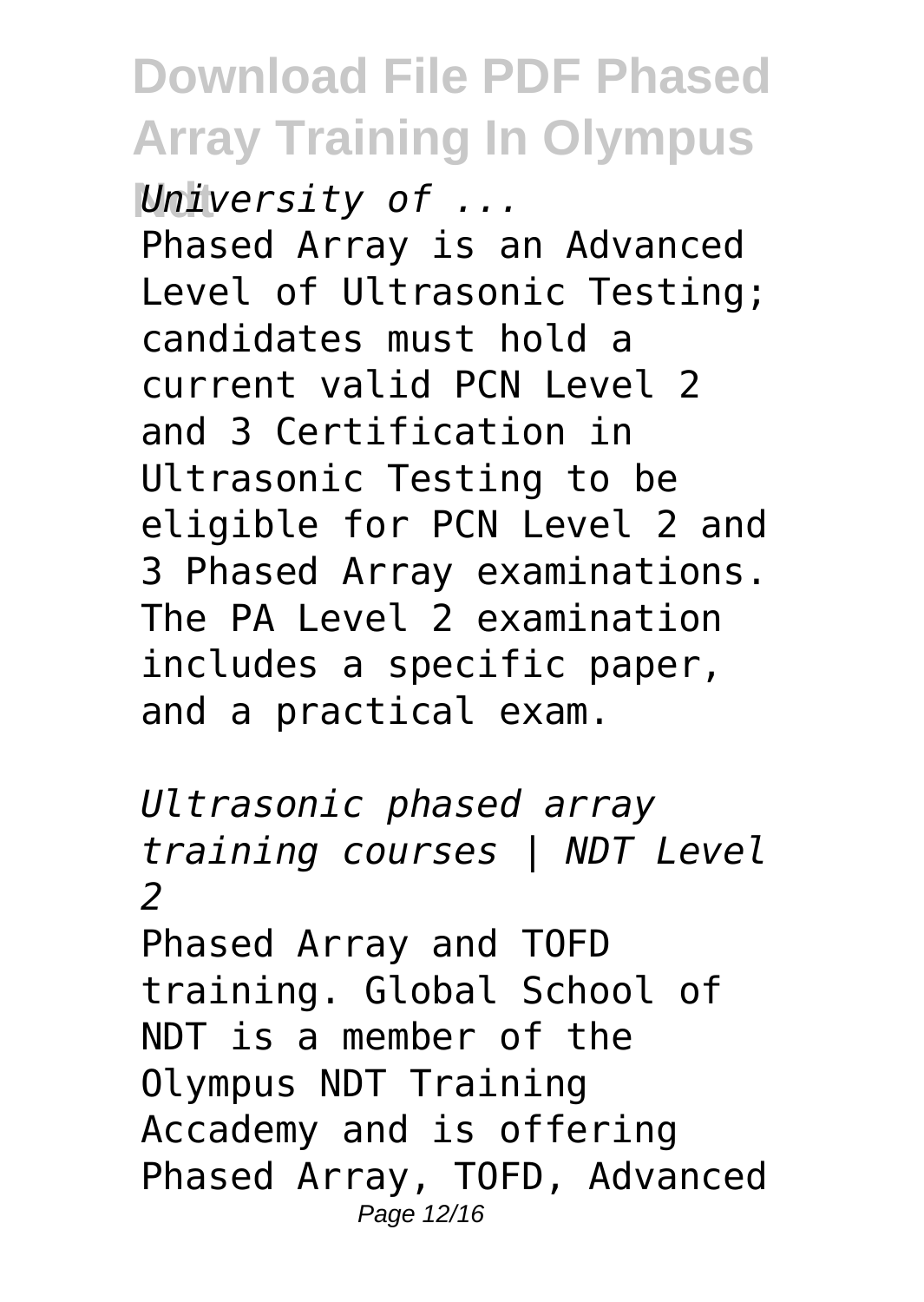**Ndt** TomoView and Advanced NDT training programs. Forty hour PA & TOFD courses running alternate weeks in Houston with no minimum student numbers, costs are \$1,250.00 per person per 40 hour course.

*Phased Array and TOFD training - NDT and Inspection ...* Ultrasonic test instruments have been used in industrial applications for more than sixty years. Since the 1940s, the laws of physics that govern the propagation of high frequency

*Intro To Ultrasonic Testing | Olympus IMS* Page 13/16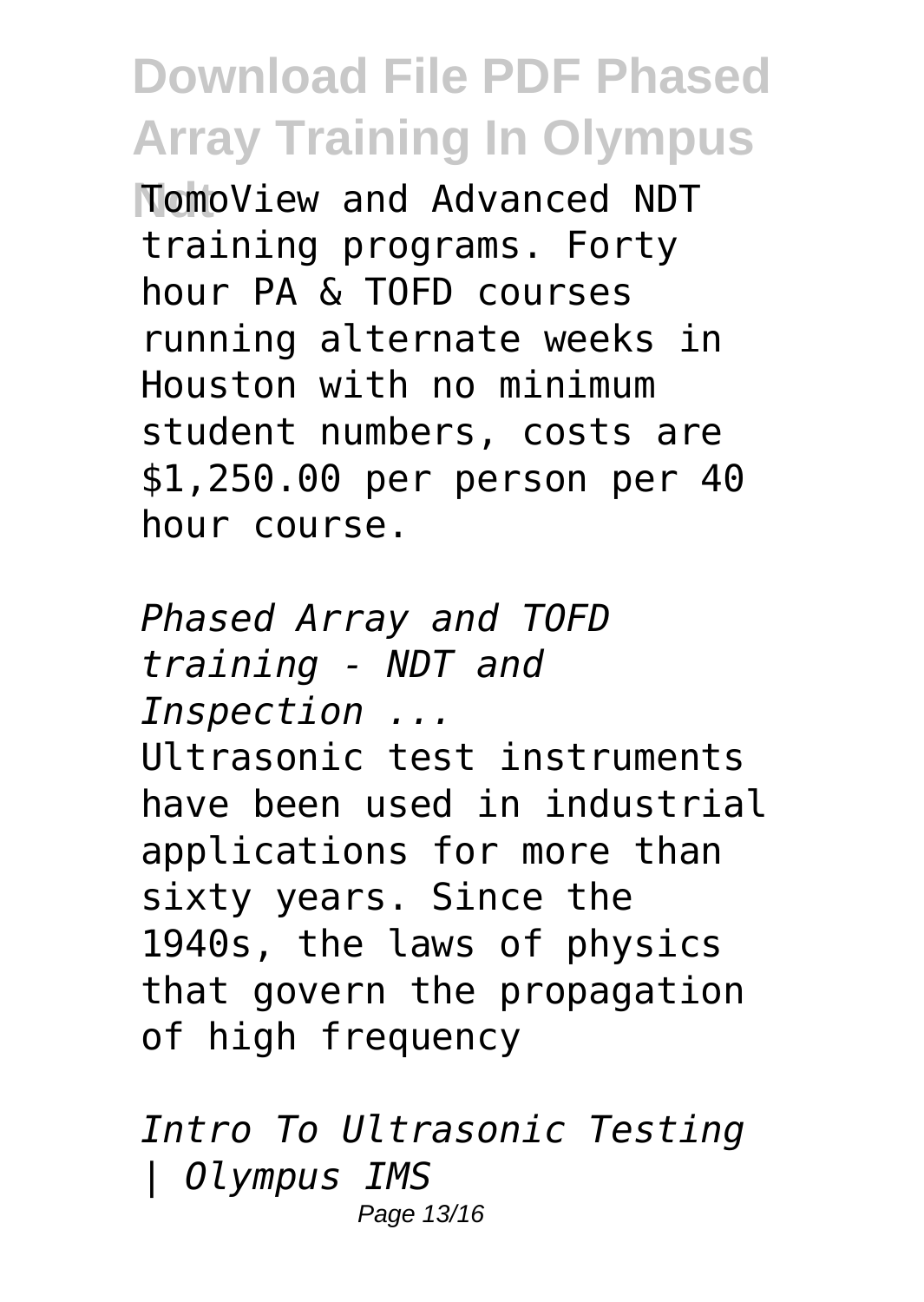**Phased Array Ultrasonic** (PAUT) Training The University of Ultrasonics proudly trains on Olympus OmniScan MX2's with up to date software and all modern equipment. Other systems can be supported for training but will not be provided by the UofUT.

*Phased Array Ultrasonics Training - 10/2020* Introduction to Phased Array Using the OmniScan MX2 Part 1 - Probes  $\mathfrak{g}_{\Box}$  Probes for the Olympus Cobra scanner and other tight clearance scanners are optimized for the small piping diameter inspection.  $Ø<sub>1</sub>$  The Olympus CCEV probes have an internal Page 14/16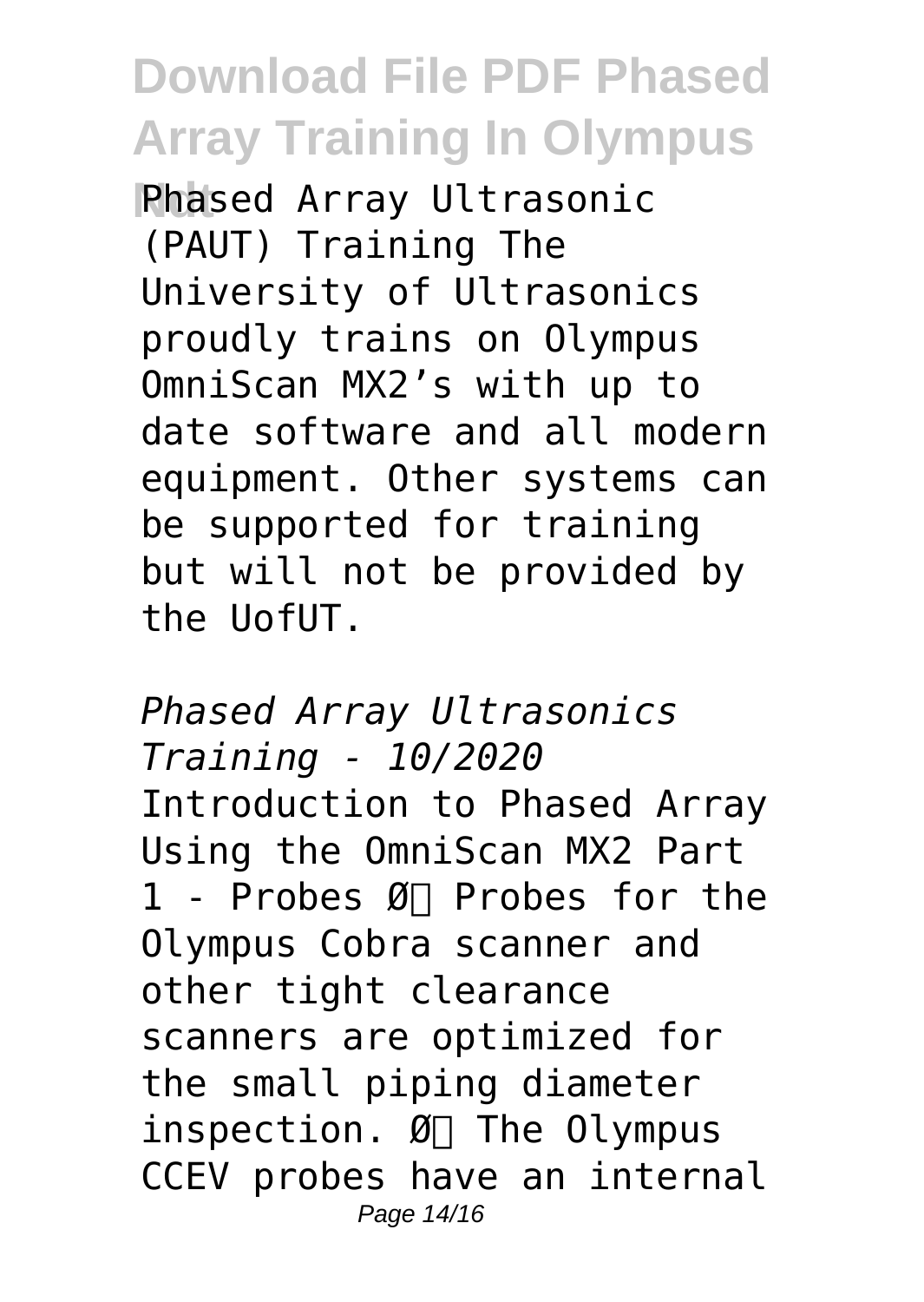**Ndt** radius of 35mm and are suitable for thickness range of approximately 4-25mm.

*Introduction to Phased Array Using the OmniScan MX2 - Part One* PA-101(Web) On-Line Introduction to Phased Array (Week  $1 - 40$  Hours) DESCRIPTION: This alternative Web Based Training (WBT) Program is a cost savings approach which will provide a conduit to bring more PAUT and UT inspectors into industry.

*On-Line Classes :: University of Ultrasonics* This phased array training class is designed to teach Page 15/16